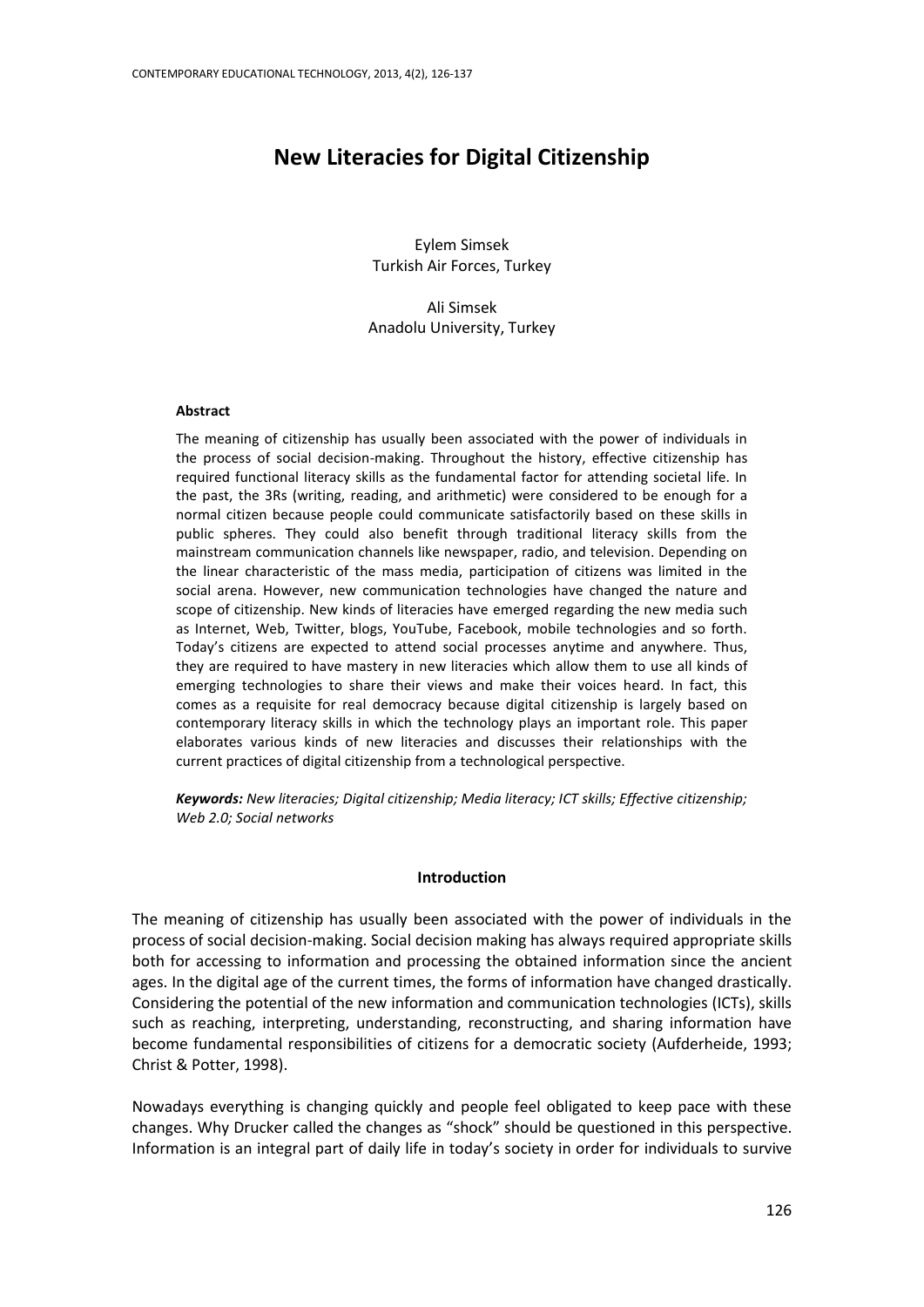against information-related requirements. Production of knowledge requires different skills than those necessary for producing goods. Thus, the concept of shock could be interpreted partly as the feelings or the confusions of people, being aware of not having necessary skills for the new literacies.

Kress (2010, p.6) remarked that the communication practices transformed from reading and writing to designing and distributing. The content is often being displayed with multimodality, combining text, image, motion, sound, music etc. Nowadays computer screens substitute book pages of the past so that image has gained popularity instead of text. Consistent with this trend in the ICT field, social relations and structures of the authority have changed at a great extent.

The attitudes towards information have also changed. People became addicted to information. Readers, as the audience, have become digital users. Information processing has been transformed from being passive receivers to active information processors, who must engage, construct, respond, and act with information. These new skills have changed the form of information flow in such a way to have greater impact on the life of individuals along with the meaning of citizenship and common practices of democracy (Knight Commission Report, 2009). Overcoming this challenging shock requires employing corresponding literacies with digital technologies in citizenship practices.

## **Theories of Technology and New Literacies**

The changes in the new technologies and their effects are strongly related to changes of the age, forms of production, and the nature of society. In order to understand the effect of new technologies on citizenship, the subject should be overviewed through different approaches to technological development. The relevant views are usually grouped as theories of autonomous technology, technological determinism, political selection approach to technology, and critical views towards technology (Timisi, 2003).

Theories of *autonomous technology* assign importance to the technology itself. This view contends that technology has a different development logic, and people do not have an impact on it. It means that technology develops and evolves in its own course, regardless of outside factors. Therefore, possible interactions between technology and society are usually neglected or underestimated in this view.

*Technological determinism* defends the idea that technological development itself has created social changes because technology has such a revolutionary power. For example, the authors defending this view consider ICTs the main factor behind globalization. This approach has been criticized to give all the credit and responsibility in social change to the technology alone by neglecting the contributions of people, society, context, politics, and history.

According to the *political selection approach,* technology has been determined by political forces and capitalist needs. Technology in this view has progressed based on preferred needs and uses. This view perceives the concept of need as the driving force behind all technological developments because new technologies are created as solutions to problems which are based on needs.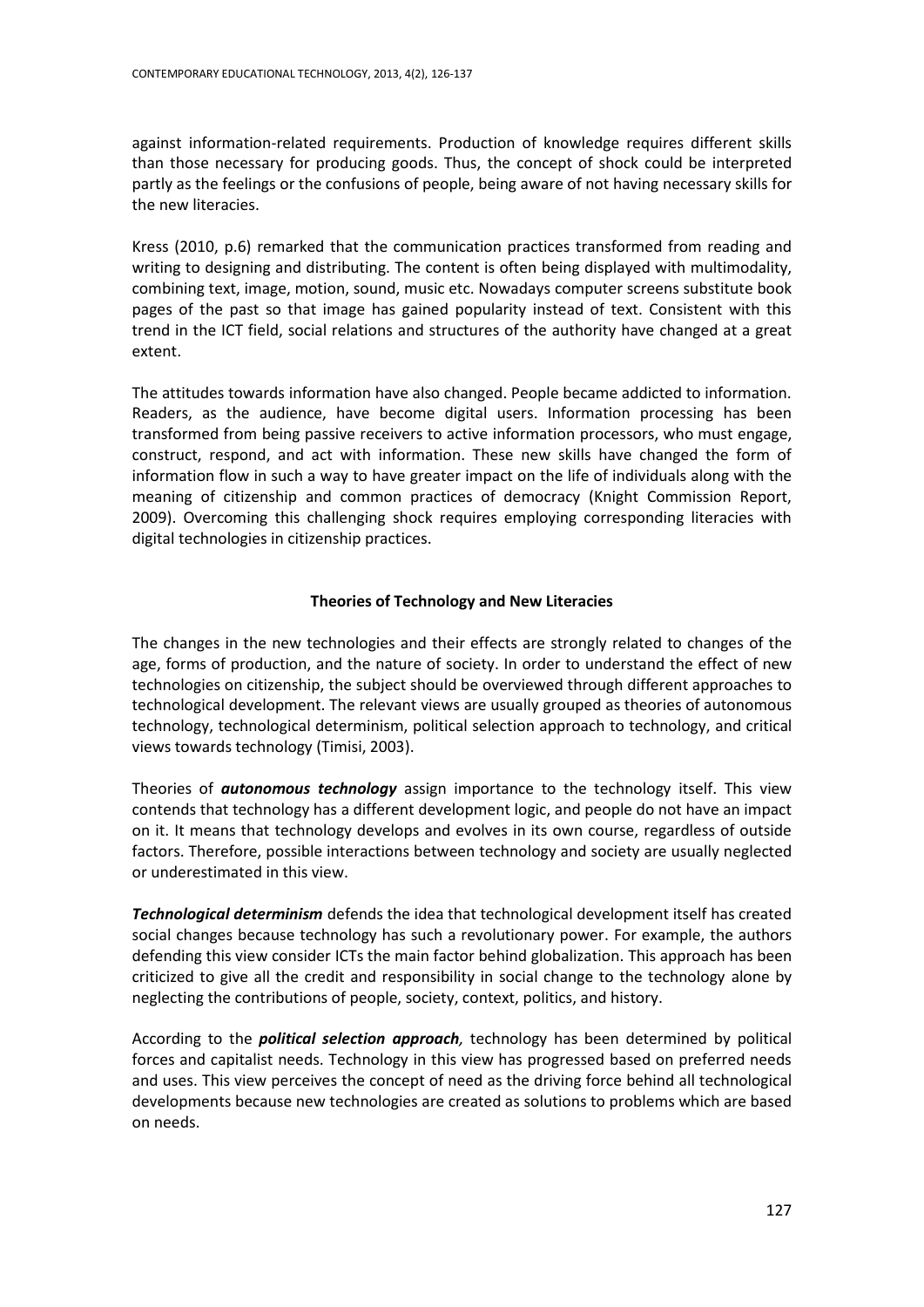Finally, *critical approaches* emphasize the effect of technologies on people, including the hegemonic relationships. The authors in this group have mostly highlighted the negative consequences of new technologies on culture and society. They contend that technology hides reality by mass communication devices. Mass communication has a tradition to see people as passive users so that they create false consciousness. According to critical authors, technology and science aim to serve interests of the capital instead of needs of the population.

These "technology theories" interact with certain kinds of new literacies. In fact, most of new literacies are intact with new technologies of information and communication. New literacies could be explored by three main approaches, namely by their technological characteristics, social characteristics, and ideological characteristics. The first one focuses on the capacity of new technologies, the second is interested in the uses and implications of new technologies, and the third one pays critical attention to their effects on the beliefs, behaviors, attitudes, ideologies, social structures, cultures etc. (Timisi, 2003).

Sometimes it is not easy to separate these three approaches because of their integrated and interactive structures. The reasons for various uses of the technology could be changed by cultures. Sometimes technology creates certain changes over the society including the role and functions of citizens. Therefore, all the new literacy approaches will be discussed here with an emphasis on digital citizenship.

## **Characteristics of New Literacies**

The word literacy comes from the root "literature" and "literate." The word literature was defined "to mean being discerning and knowledgeable (adjective), and a body of writing of nationally-acknowledged aesthetic merit (noun)". According to Luke (1989, p.188), the word literature was changed as literary and literacy toward the end of the nineteenth century respectively, under the discussions of being literate and being literary had different meanings. The term literacy has become popular instead of literary (cited in Livingstone, Van Couvering, & Thumin, 2008).

Before the Internet, main information resources were newspapers, books, radio, television, films etc. These information resources shaped or affected decision making process in order to fulfill the citizenship responsibilities and exercise democratic rights. They mostly focused on understanding printed and audiovisual messages. Thus, the literacy they required was often called "print literacy" and "media literacy." As information technologies have changed rapidly especially with the emergence of the Internet and other related applications like Web, Twitter, blogs, YouTube, Facebook, mobile technologies etc., new multimodal information forms have been created. Because traditional literacy could not meet the requirements of the digital age, more complicated skills are needed in the name of new literacies. In the digital age, it is a vital requisite to fully understand and use the capacity of new information and communication technologies.

Gilster (1997) defined basic skills for digital literacies as assembling knowledge, evaluating information, searching, and navigating in non-linear routes. Hobbs (2008) underlined the importance of ethical responsibilities and self-confidence for new literacies. In addition to some skills and ethics, digital literacy also covers knowledge and creative products in the digital environments (Calvani, Cartelli, Fini, & Ranieri, 2008; Jewitt, 2008). Based on these discussions, Covello (2010) grouped the subdisciplines of the digital literacies as information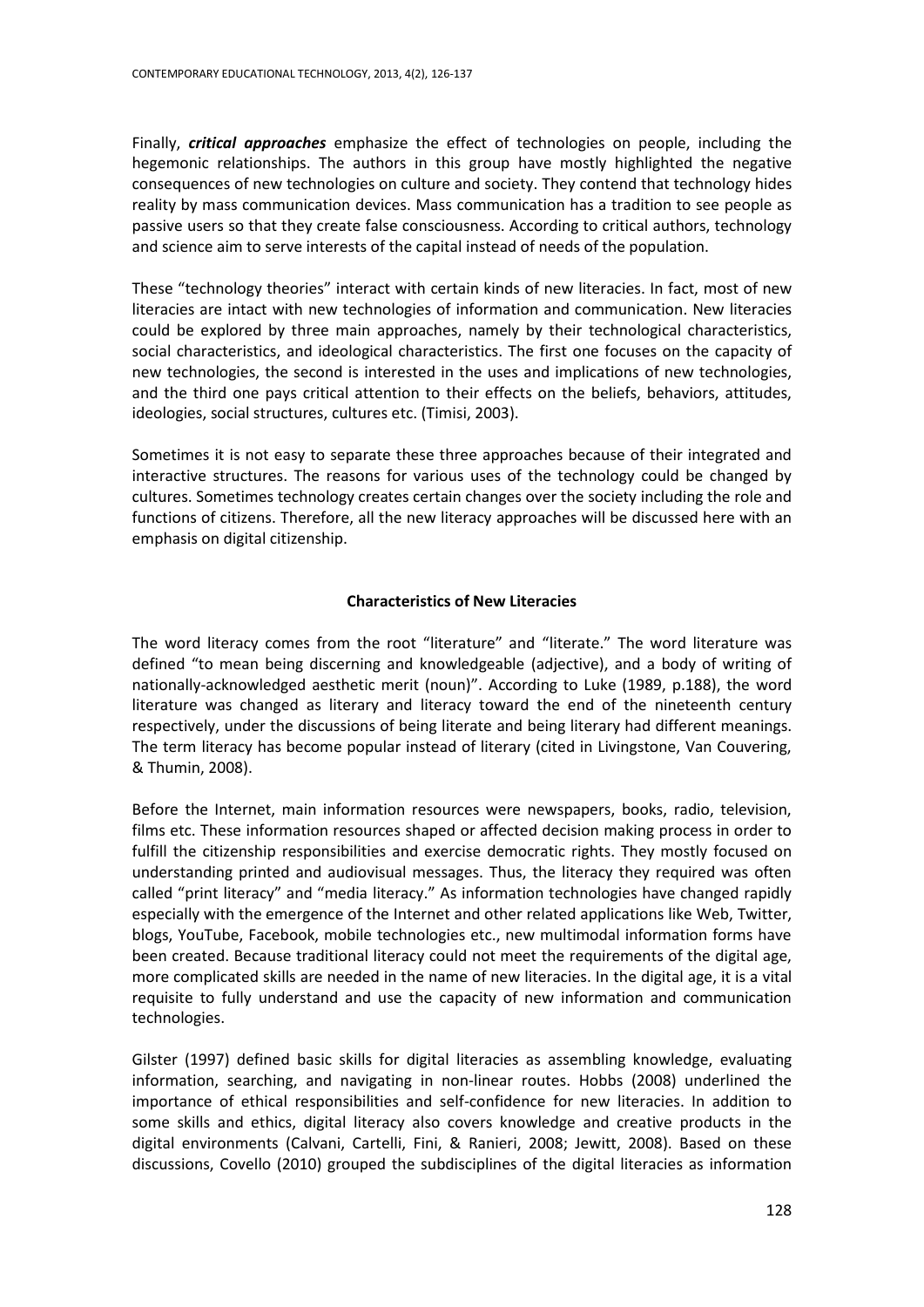literacy, computer literacy, media literacy, communication literacy, visual literacy, technology literacy. Generally speaking, the concept of digital literacy may be considered the sum of all these literacies (Lankshear & Knobel, 2003).

New kinds of literacies have emerged (mostly based on the development of Web 2.0) regarding the new media such as Internet, Web, Twitter, blogs, YouTube, Facebook, Wikis, LinkedIn, mobile technologies, Second Life, Instagram and so forth. New literacies differ from the previous ones, mainly due to their operational, interactive and user-based technological characteristics. The development of Web 2.0 has radically changed the information flow activity from one direction to multi directions. Information is not passively received anymore. Users have more control and interaction opportunities over information. The term publishing information has been changed as participation in information-sharing process. Audiences became participants (Simsek, 2012). The control over the data has increased. Moreover, all the applications were freely accessible (O'Reilly, 2009). Numerical representation of data (digits 0- 1), modularity of the information units (sound and image could be separated), automatization (less effort for digital information), variability (different versions of the same message), transcoding (various formats of digital messages) are the core of the Web 2.0 applications (Manovich, 2001).

Social characteristics of the new media were defined by Public Media 2.0, which is one of the recent American University Center reports for social media. These are: choice, conversation, curation, creation, and collaboration. *Choice* is one of the important debates on old mass media. Digital media is synchronous, enabling to access whenever one likes and whatever one wants. From the hypodermic needle view, a big advance is pursued by handover in the control over information to users. Now every digital user could have their hypodermic needles. They could explore, compare, discuss, or create the contents and shape their choices/decisions. *Conversations* are enabled by discussions, comments, blogs, rankings etc. *Curation* includes aggregating, sharing, ranking, tagging, reposting, juxtaposing, and critiquing content using Web 2.0 applications. In other words, creation, sharing, and evaluation of a digital content are easily possible. *Creation* of the new media product is not so hard and becomes a part of the daily life. *Collaboration* implies different roles during the production of digital information process (Knight Commission Report, 2009, p.40).

Similarly, Dede (2009) suggests a category system for current Web 2.0 tools, which has crucial implications for digital citizenship*: Sharing* (communal bookmarking, photo/video sharing, social networking, writers' workshops/fanfiction), *thinking* (blogs, podcasts, online discussion forums) and *co-creating* (wikis/collaborative file creation, mashups/collective media creation, collaborative social change communities).

Jenkins, Clinton, Purushotma, Robinson, and Weigel (2006, p.4) delineate a set of novel literacies based on the new media as the following (One should keep in mind that most of these skills or competencies have never been a part or component of traditional literacies). *Play*: The capacity to experiment with one's surroundings as a form of problem-solving; *Performance:* The ability to adopt alternative identities for the purpose of improvisation and discovery; *Simulation:* The ability to interpret and construct dynamic models of real-world processes; *Appropriation:* The ability to meaningfully sample and remix media content; *Multitasking:* The ability to scan one's environment and shift focus as needed to salient details; *Distributed cognition:* The ability to interact meaningfully with tools that expand mental capacities; *Collective intelligence:* The ability to pool knowledge and compare notes with others toward a common goal; *Judgment:* The ability to evaluate the reliability and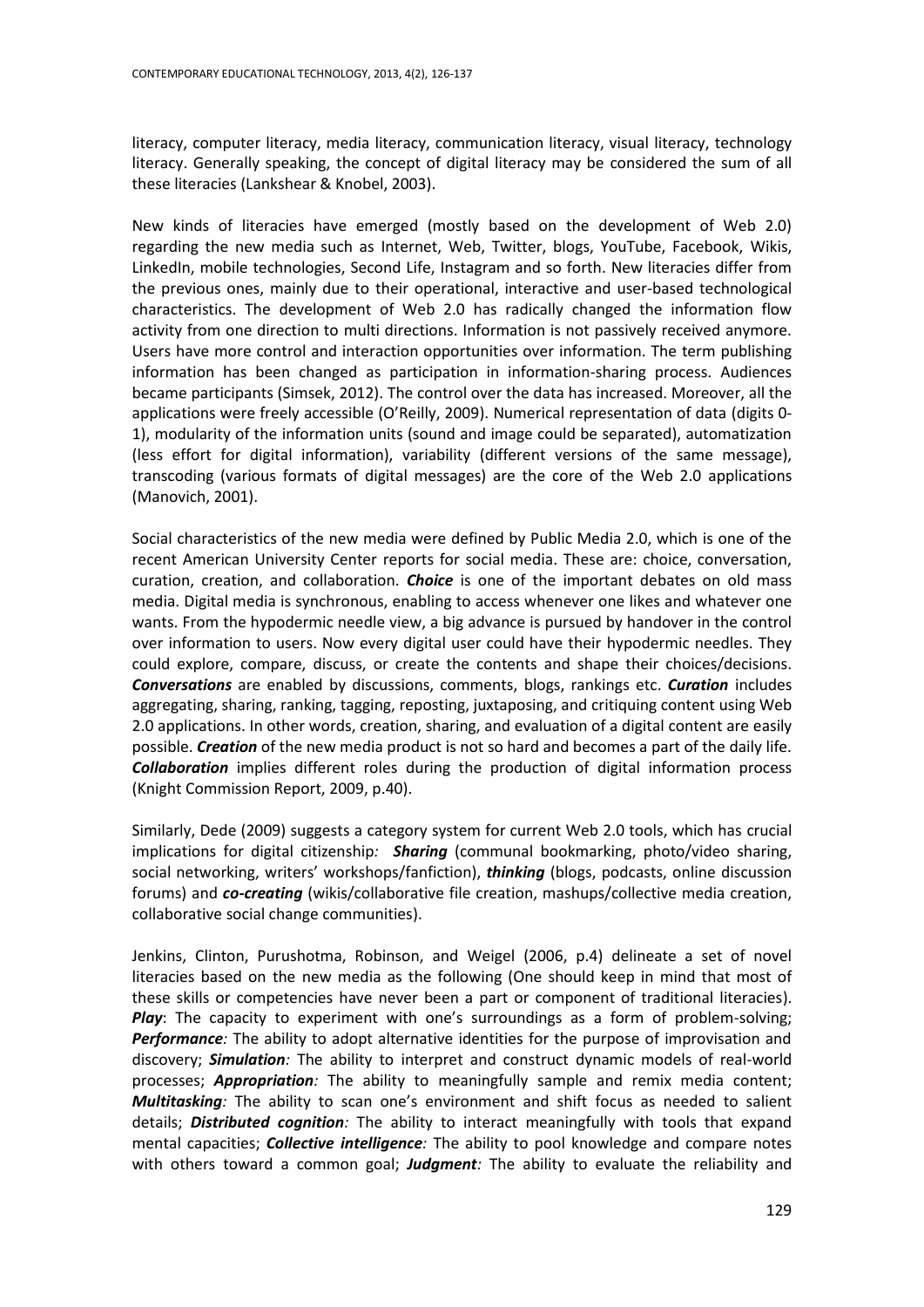credibility of different information sources; *Transmedia navigation:* The ability to follow the flow of stories and information across multiple modalities; *Networking:* The ability to search for, synthesize, and disseminate information; *Negotiation:* The ability to travel across diverse communities, discerning and respecting multiple perspectives, and grasping and following alternative norms (cited in Dede, 2010).

## **Interaction of New Literacies and Digital Citizenship: Digital Democracy**

Williams (1989) defined information as a power to be free, creative, and entrepreneur (cited in Simsek, 2000, p.220). People who hold information have been privileged almost throughout the history. Modern technologies and new literacies changed the hierarchical structure of the information flow as creating a network society. Traditional media literacy issues often focused on advertising and consumerism; the quality of news and journalism; media ownership and consolidation; media violence and behavior; the representation of gender, class and race; and media's impact on public health or well-being.

Current research embodies the capacity of creativity, learning, and social connectedness of Internet along with digital media by new literacies (Hobbs & Jensen, 2009). The free flow of information through new technologies is consistent with the requirements of deliberative democracy and corresponding citizenship practices. People, in essense, need relevant and credible information in order to be free and make self-governing decisions.

Hobbs and Jensen (2009) defined both digital citizenship and new media literacies as "the skills and knowledge needed to be effective in the increasingly social media environment, where the distinctions between producer and consumer have evaporated and the blurring between public and private worlds create new ethical challenges and opportunities for children, young people, and adults." Both of them serve as mediators for democratic citizenship instead of being passive media audiences. Hacker and van Dijk (2000) focused on the term of digital democracy defining "the use of information and communication technology and computermediated communication in all kinds of media for purposes of enhancing political democracy or the participation of citizens in democratic communication."

It could be inferred that digital citizenship and new media literacies are not easily separable. They meet on the point of new skills. Generally, there is a tendency to accept digital citizenship as a result of new literacies. However, it is only partly true. One can be competent in new literacies but not use these skills for citizenship practices. New literacies provide opportunities to be more informed and participative. The potential of new literacies does not guarantee democratic citizenship practices. In other words, democratic citizenship is a wider concept which also covers new literacies.

In order to understand the interaction between new literacies and democratic citizenship, the latter should be more deeply examined. Citizenship is an old term implying the relationship between the individual and the state. Digital citizenship, on the other hand, emphasizes being active and possessing democratic values compared to passive citizenship depending on mass media for information. Digital citizenship is generally defined as "the norms of behavior with regard to active technology use." Digital citizenship also includes being aware of technologyrelated ethical, societal, and cultural issues, being able to use web applications, and being able to use these technologies for self-development like lifelong learning practices (Ribble, Bailey, & Ross, 2004).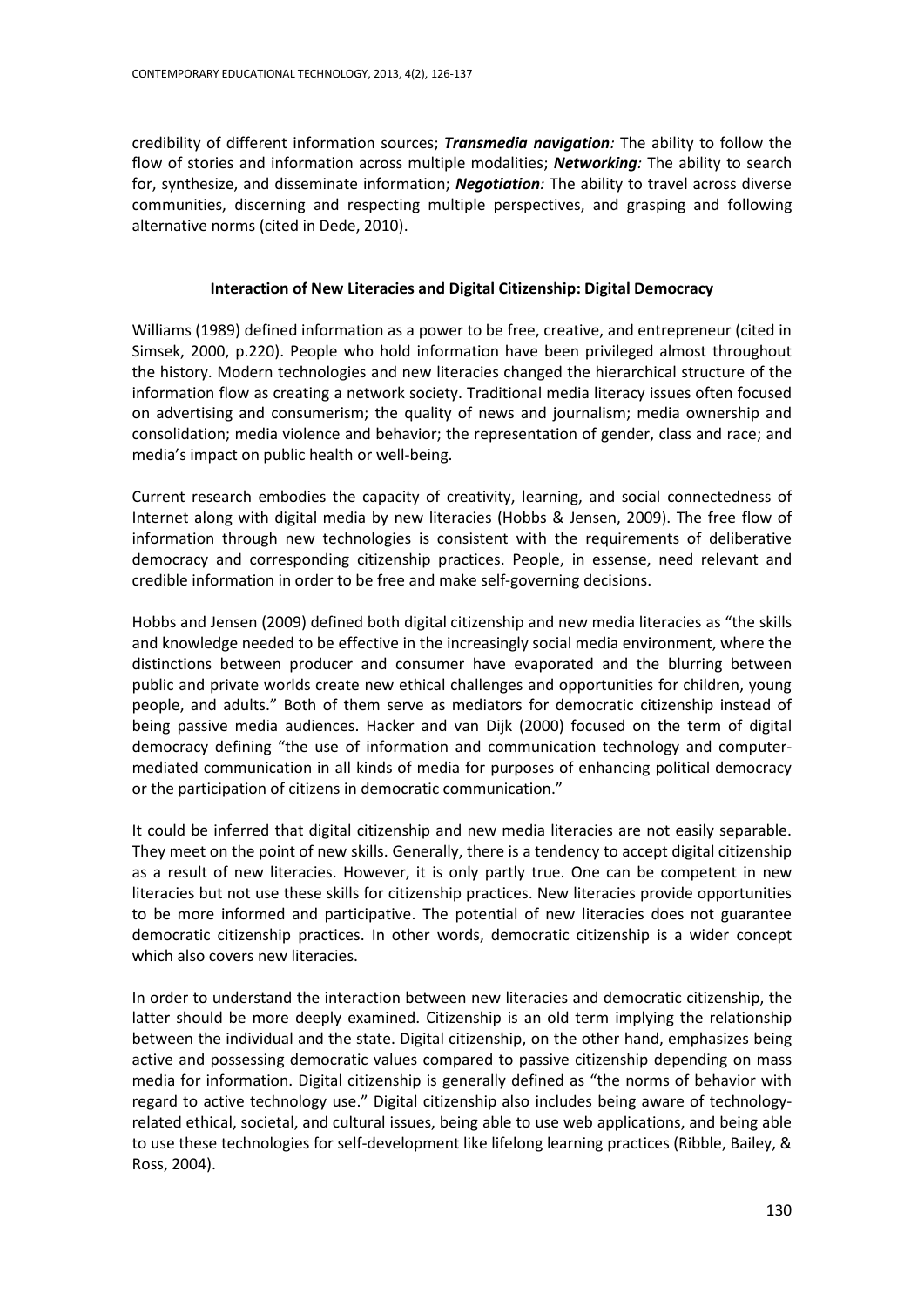Digital citizenship covers not only technical proficiencies. Dede (2009) suggested the 21st century's main skills as *core subjects* (global awareness, financial, economic, business and entrepreneurial literacy), *learning and thinking skills* (critical-thinking and problem-solving skills, communication skills, creativity and innovation skills, collaboration skills, contextual learning skills, information and media literacy skills), *ICT literacy* (the ability to use technology to learn content), and *life skills* (leadership, ethics, accountability, adaptability, personal productivity, personal responsibility, people skills, self-direction, social responsibility). It appears that in the new world of virtual technologies, digital citizens are expected to combine cognitive, affective, psycho-social, and technological skills. The interaction of all these skills produces an ideal digital citizen for the 21st century (Dede, 2010).

Ribble, Bailey, and Ross (2004) also underlined the term of digital citizenship. Digital citizenship has been elaborated in terms of both citizenship practices and the issues of technology use. Nine general domains constitute digital citizenship in this respect. These are the following: *Etiquette:* Electronic standards of conduct or procedure; *Communication:* Electronic exchange of information; *Education:* The process of teaching and learning about technology and the use of technology; *Access:* Full electronic participation in society; *Commerce:* Electronic buying and selling of goods; *Responsibility:* Electronic responsibility for actions and deeds; *Rights:*  Those freedoms extended to everyone in a digital world; *Safety:* Physical well-being in a digital technology world; *Security* (self-protection): Electronic precautions to guarantee safety and privacy

Digital citizenship has both supporters and opponents regarding the paradigms of technology. The *technological theories* focus on capacity of teaching and learning via the new literacies in order to perform citizenship requirements. *Ideological theories* question individual and system interests by using new technologies for various purposes. *Social theories* put forward the behaviors and sociological change, both positively and negatively.

From the supporters' side, digital citizenship practices facilitate life both for the state and the individual by their technological characteristics. Through e-government applications, citizens could easily pay taxes or traffic fines and perform other tasks related to governmental affairs. Citizens could get information about services, payments, applications, protests, and various views. Libraries and museums could be used more effectively. Discussion opportunities give citizens to convey their opinions.

These social characteristics of the new media have a potential to serve an ideological platform in order to adjust democratic values and develop citizenship practices. Participation, shared views, discussions, and debates bring to mind whether these Web 2.0 applications could create a society living in a communicational action world as suggested by Habermas. It should be carefully discussed whether new public sphere could have been created via skills of new literacies.

Ideal public sphere should be open to everyone. Appropriate conditions and equal power relations are needed to accomplish this ideal. Because technology is not neutral and usually defends the hidden powers, the only solution of the society is restarting ideological criticism which took place during the end of the 19th century in France (Oskay, 2000). Ideological criticism aims at creating a more liberal and enlightened society by considering the hidden pressures and determining the real interest with complex information processing. If one is curious about some technology issues, he/she should take into account the cultural and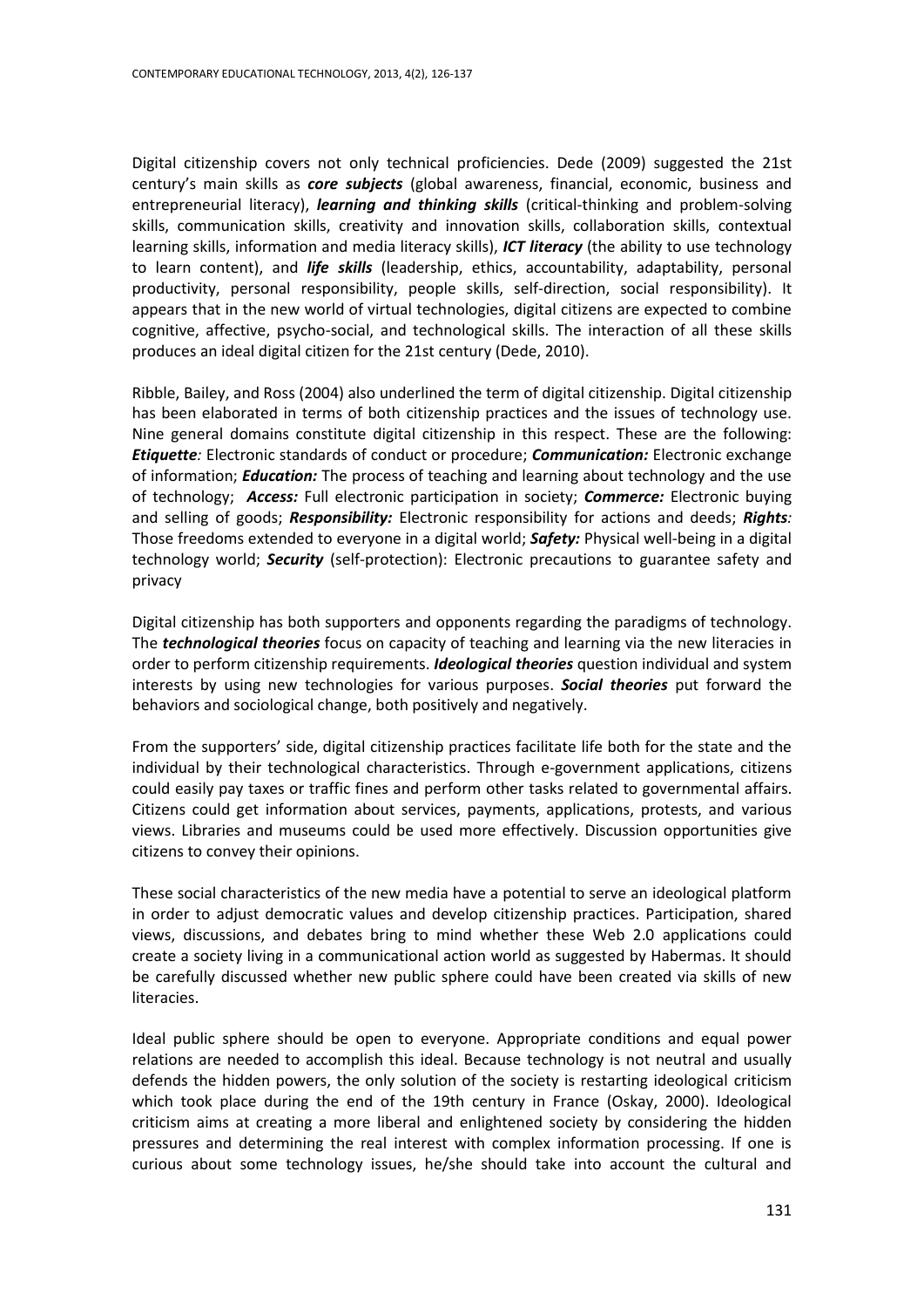economic relations (Geuss, 2002). People should be informed about economy, international relations, educational issues, and other functions of the governments. Informed communities could easily communicate, coordinate, discuss, and solve problems as well as making more valuable decisions during selections and daily life activities like housing, entertainment, taxing etc.

In the ideal public sphere, having equal rights determines the quality of communication and citizenship practices. The term of "informed citizen" was frequently used. One of the aspects of being informed is related to the rights. There are main citizenship rights: legal, political, social, and participation rights (Janoski, 1998). Internet serves as a medium to learn and practice these citizenship rights combining digital environment to the real one.

Democracy needs a participatory culture. People are expected to be interested in their citizenship responsibilities. Van Deth (2001) evaluated democratic experiences historically as *voting* (campaining, contacting officials; 1940s-1970s), *protesting* (protest actions, social movements; 1970s-1990s) and *participating* (social engagement, civic participation; 1990s-…). Di Gennaro and Dutton (2006) stressed that the internet could increase political participation by lowering the costs of involvement, establishing new groups, creating new channels of information, and removing or reducing the effect of gatekeepers. The power of participation has been reinvented by creating online participation in addition to offline participation (cited in Chatur, 2001).

Digital citizenship could create a more transparent, connected, and participatory democratic environment via its interactive, non-hierarchical, user friendly nature. This is an optimistic view to online political participation, namely "mobilization" resembled to the views of technology supporters. In contrast, "reinforcement" approach discusses that Internet could not alter the citizenship practices dramatically. Although more availability and accessibility to information is accepted, it could not guarantee political participation. "The middle ground" signified that Internet has no ability to improve or reduce political participation (Chatur, 2001).

Some democratic values are indispensable for democratic citizenship. Knight Commission Report (2009) summarizes these values as openness, inclusion, participation, empowerment, common pursuit of truth and the public interest. *Openness* implies that everybody could reach information which support civic and personal decisions. *Inclusion* means everybody's interests and views are covered and they could accommodate their needs. *Participation* refers to the encouragements about joining and using information systems for civic as well as individual issues. *Empowerment* is related to the personal and community development by following their talents, interests, and dreams. *Common pursuit of truth and the public interest* create a form of decision making process by differentiating the overall quality of the information. They require assigning importance to public welfare. Information flow and hierarchical differences in the new literacies enable to democratic values be more easily adopted.

The democratic culture and its values are strongly related with digital literacy skills. Citizens could be aware of their environment by appropriately learning, creating, using, responding, forwarding, and sharing new media contents. Democratic participation and active citizenship are developed by multimodal and multifaceted channels. Also, lifelong learning and personal fulfillment opportunities may be improved by new literacies. It is important to note that informed, participatory, critical, expressive, ethical, and creative individuals make democratic society a reality (Livingstone, Van Couvering, & Thumin, 2008).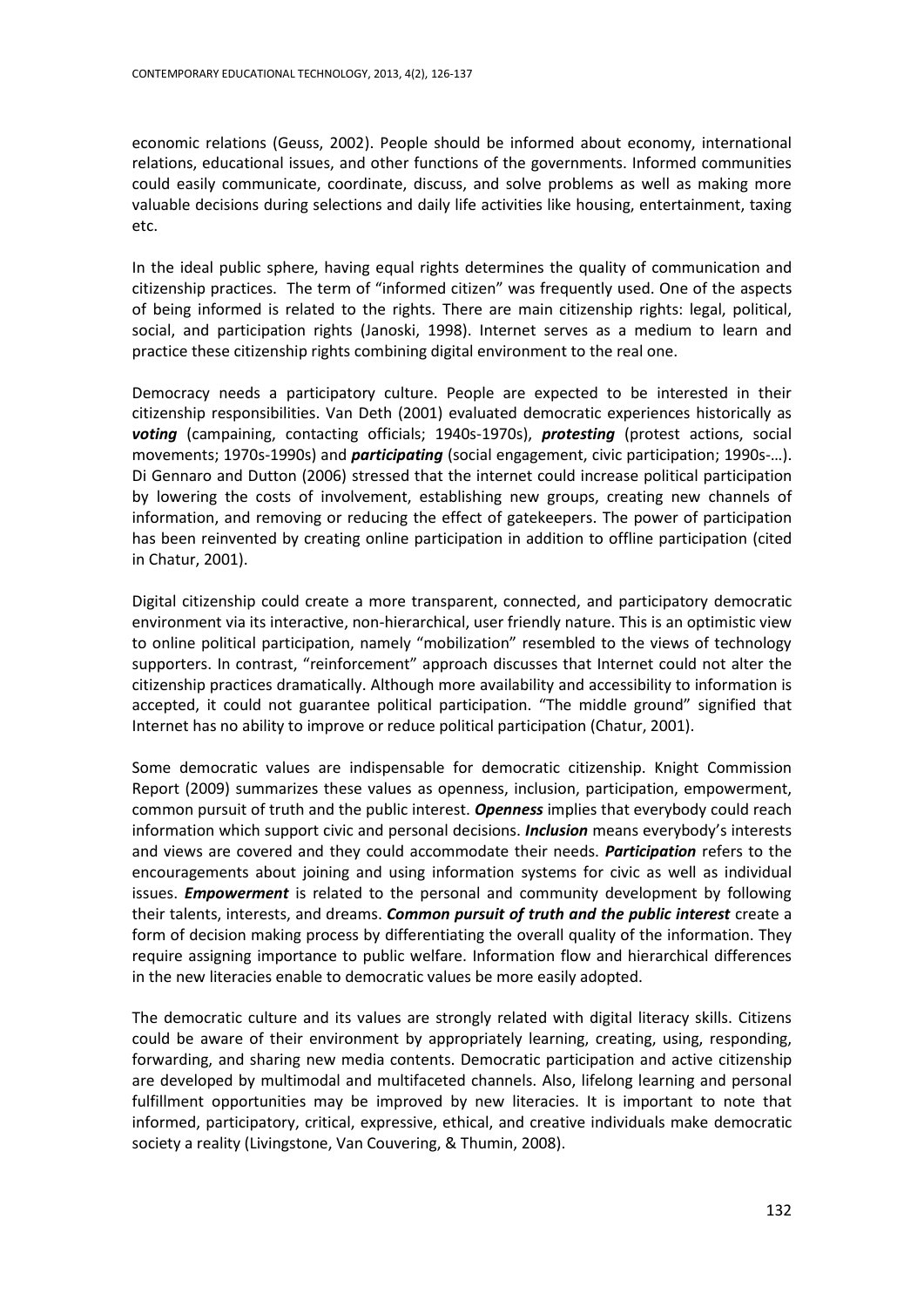Buente (2001, p.43) proposed a digital citizenship model which summarizes crucial elements to achieve citizenship competency. That model is illustrated in Figure 1. As aforementioned, it should be noted that ICT access and information as well as technology literacy is a necessary but insufficient condition. The relationship between digital citizenship and new literacies could be rarely reciprocal. A high degree of interest in citizenship practices may lead to focus on digital citizenship and acquire new literacies respectively. The required skills are almost identical. Additionally, democratic values needed for the citizenship are not different for new literacies. Many democratic values could be acquired by new literacies. New literacies are prerequisite for digital citizenship. New literacies increase the availability of relevant and credible information and broaden the capacity of individuals to get, share, compare, and contextualize information by developing new skills. In democratic systems, everybody is expected to have equal opportunity to communicate and share their views with others (Knight Commission Report, 2009, p.17).



Figure 1. Digital citizenship model (Buente, 2001, p.43)

### **Required Skills for New Literacies as a Part of Digital Citizenship: Digital Identity**

Internet and related applications provide ready-made programs and networks to construct, utilize, and share information instead of struggling for preparing such programs. New literacies emphasize mostly user-generated content utilizing technologies like Facebook, YouTube, and Twitter to access, navigate, discuss, interpret, produce, and disseminate new generation of multimedia-based messages. However, the necessary skills for new literacies as requirements for digital citizenship are much more than those indicated here.

Area and Pessoa (2012) defined the goal of literacy as "to develop each subject's ability to act and participate in an independent, cultured, and critical way in cyberspace". New literacies emerged and need to be learned due to new culture of the consumption, an acquisition of information via transformation of the solid culture into liquid culture. Using all these Web 2.0 characteristics does not only require new literacies. Identity in the digital territory is seen a higher construct of literacies, which enables the citizen to act as a person with culture and independence as well as with critical abilities and democratic values. In other words, digital literacies enable one to acquire a "digital identity."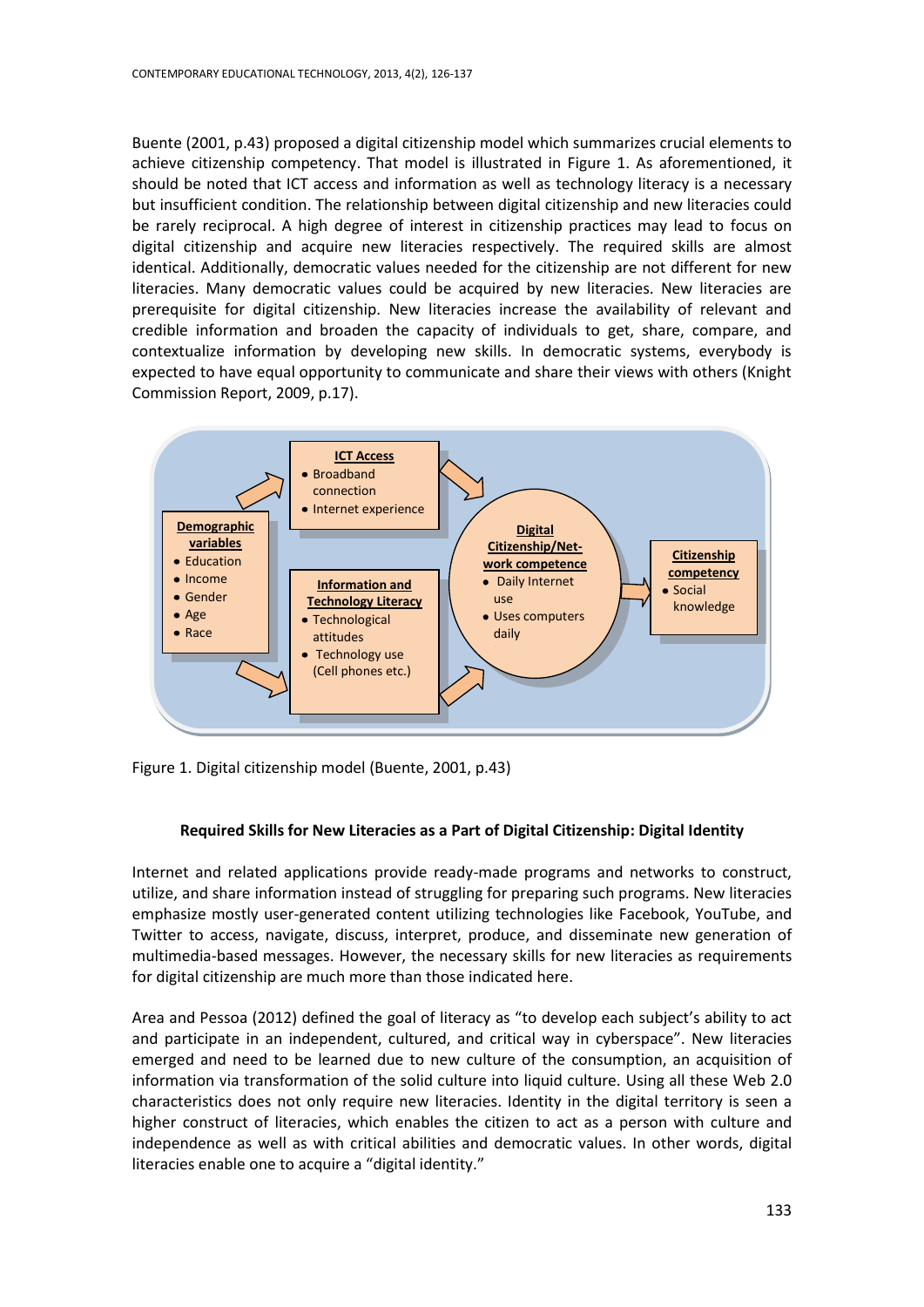The proposed integrated Web 2.0 model above has two dimensions: Learning environments or dimensions on Web 2.0 and skills and competencies to be developed in the literate subject. *Learning environments or dimensions on Web 2.0* includes learning experiences of using Web 2.0 as a *universal library* (information literacy, using new digital sources), as a *market of services* (being aware of the rights and responsibilities while purchasing or working), as a *hypertext jigsaw puzzle of interconnected microcontent* (navigating from one document to another and constructing the meaning), as a *public space for communication in networks* (exchanging information in social networks, developing collaborative social behavior), as a *territory of virtual interactive experiences* (interacting in 3D virtual environment, in simulated reality).

*Skills and competencies for digital identity throughout Web 2.0* were listed as *instrumental* (technical control over technology), *cognitive-intellectual* (cognitive skills for selecting, analyzing, interpreting data critically), *socio-communicative* (the acquisition and development of behavioral norms and positive social attitude), *axiological* (the awareness that ICT are not aseptic or neutral from the social viewpoint, the acquisition of ethical and democratic values engendered by the correct use of information and technology) and *emotional* (learning how to control negative emotions, empathy and the construction of a digital identity characterized by an affective-personal balance) competencies (Area & Pessoa, 2012).

Luke (1996) notified some skills in this regard: being able to read and interpret images in a media-text, symbol saturated environment, multimodal configurations and to be able to construct, control, and manipulate visual texts and symbols (cited in Jewitt, 2008). Citizenship skills in the digital world are defined by educators as: (1) technical skills; (2) communication skills; (3) skills in acquiring and using information; (4) consumer skills; (5) influence on information society policy. Individuals who are at digital divide risk groups were determined as middle-aged and older people, adult population not actively employed, and special-needs groups (Finish Ministry of Education, 2000).

There is not an ideal world in which new media and democracy interact. Gaps of information, broadband, literacy, and participation are main problems in the digital citizenship activities (Knight Commission Report, 2009). Information gaps occur when individuals do not have equal chances to access and use Internet as well as Web-based applications. "Information ecology" is a term symbolizing the accommodation of individual and social information needs. It is also related to openness, inclusion, participation, and empowerment which are major democratic values. Broadband gap is an issue related to speed of the Internet service. Literacy gap points not to having some skills. Individuals lacking basic skills are not expected to acquire more advanced skills. They will experience problems with the new digital applications for effective citizenship. Participation gap is the final issue for citizenship practices; it refers to the degree of access to new technologies at home.

#### **Conclusion**

New literacies for active digital citizenship are multi-faceted. Web 2.0, online participation, citizenship rights, technological capabilities, Internet, social networks, values, norms, being informed, critical attitude, and digital divide are among key issues in interaction of new literacies and digital citizenship. Digital identity is a higher construct of digital citizenship, and new literacies certainly interact with this concept. Technology becomes a way to develop the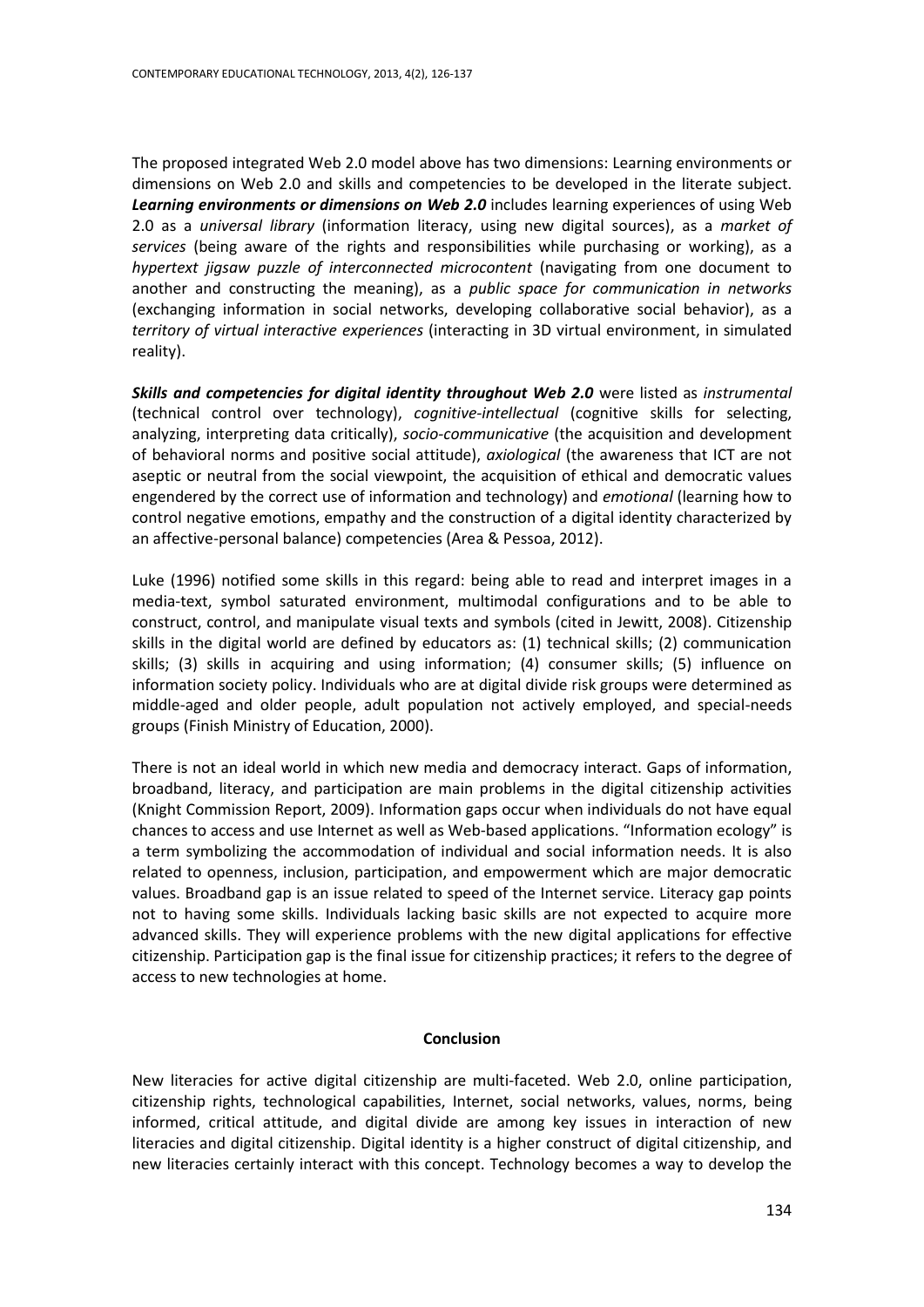digital identity which includes digital, social, and cultural norms/values. Digital citizenship and new literacies need both supporting public policies and individual responsibilities to generate necessary competencies.

#### **References**

- Area, M. & Pessoa, T. (2012). From solid to liquid: New Literacies to the cultural changes of Web 2.0. *Communicare*, *38* (XIX), 13-20. Available at: [http://dx.doi.org/10.3916/C38-](http://dx.doi.org/10.3916/C38-2012-02-01) [2012-02-01.](http://dx.doi.org/10.3916/C38-2012-02-01)
- Aufderheide, P. (1993). *Media literacy: A report of the national leadership conference on media literacy*. Aspen, CO: Aspen Institute.
- Buente, W. (2011). *Modeling citizenship offline and online: Internet use, information, and political action during the 2008 election campaign* (Unpublished doctoral thesis). Indiana University, Bloomington, Indiana, United States.
- Calvani, A., Cartelli, A., Fini, A., & Ranieri, M. (2008). Models and instruments for assessing digital competence at school. *Journal of e-Learning and Knowledge Society, 4*(3), 183- 193.
- Chatur, N. (2011). *Political outcomes of the digital conversations: A case study of the Facebook group "Canadians against proroguing parliament"* (Unpublished master's thesis). University of Lethbridge. Alberta, Canada.
- Christ, W. G. & Potter, W. J. (1998). Media literacy, media education, and the academy. *Journal of Communication, 48,* 5-15.
- Covello, S. (2010). *A review of digital literacy assessment instruments.* Syracuse University School of Education/IDD & E, IDE-712: Analysis for Human Performance Technology Decisions. Retrieved on 27 March 2012 fro[m http://www.apescience.com/id/fulltext/](http://www.apescience.com/id/fulltext/) research-on-digital-literacy-assessment-instruments
- Dede, C. (2009). *Determining, developing, and assessing the capabilities of "future-ready" students*. Harvard University. Friday Institute White Paper Series, Number Two. Available at: www.fi .ncsu.edu/whitepapers
- Dede, C. (2010). Technological supports for acquiring 21st century skills. In E. Baker, B. McGaw, & P. Peterson (Eds.), *International encyclopedia of education* (pp.158-166). New York: Elsevier.
- Di Gennaro, C & Dutton, W. (2006). The internet and the public: Online and offline political participation in the United Kingdom. *Parliamentary Affairs, 59*, 299-313.
- Finnish Ministry of Education. (2000). *Information strategy for education and research: 2000- 2004 implementation plan.* Retrieved 14 March 2012 from<http://enil.ceris.cnr.it/Basili/> EnIL/gateway/finland/Citizenship.htm
- Geuss, R. (2002). *Elestirel kuram: Habermas ve Frankfurt Okulu* (Çev. F. Keskin). İstanbul: Ayrinti.
- Gilster, P. (1997). *Digital literacy.* New York: Wiley.
- Hacker, K. L. & van Dijk, J. 2000. What is digital democracy? In K. L. Hacker and J. van Dijk (Eds.). *Digital democracy: Issues of theory and practice.* Thousand Oaks, CA: Sage.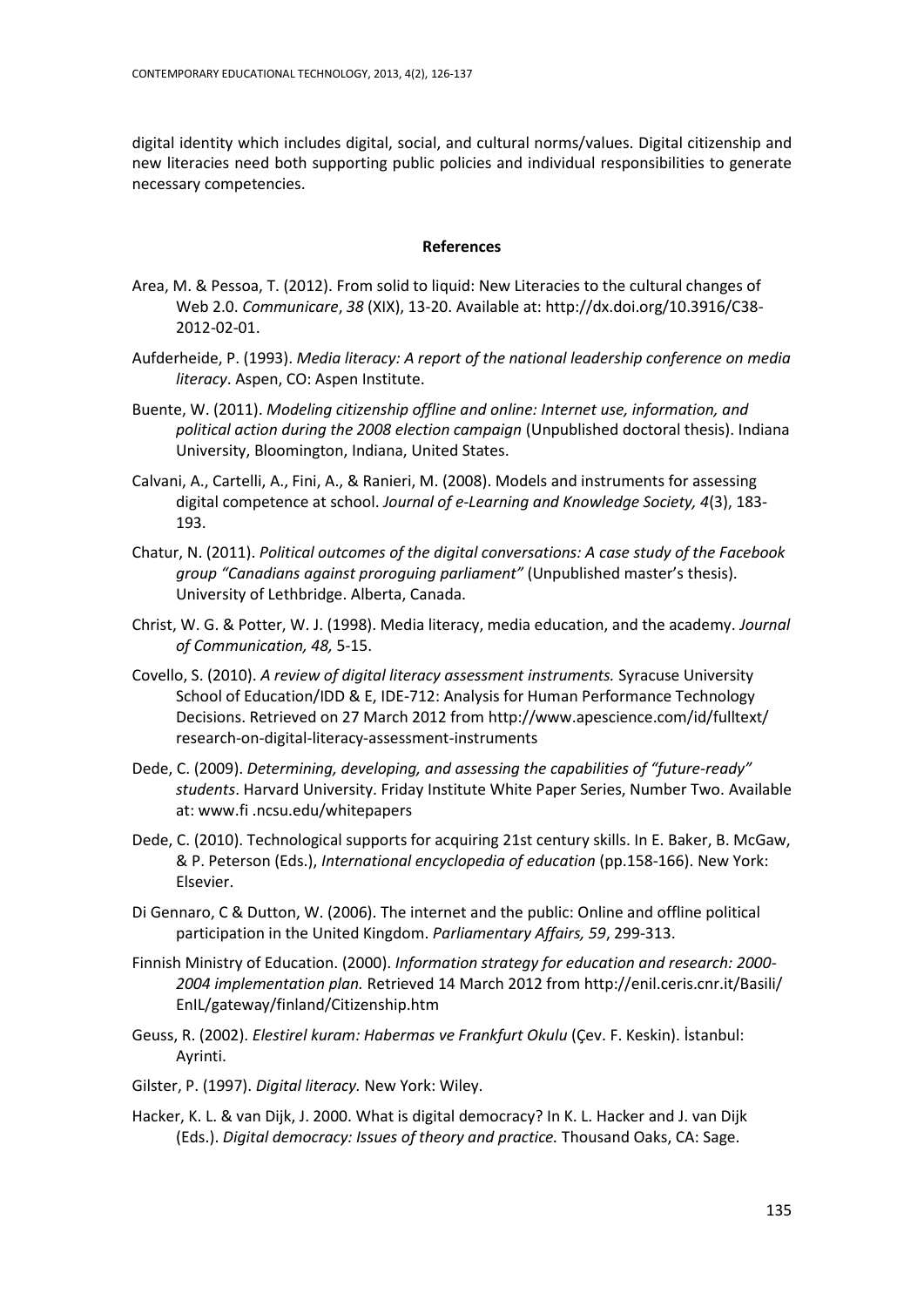- Hobbs, R. & Jensen, A. (2009). The past, present, and future of media literacy education. *Journal of Media Literacy Education 1,* 1-11.
- Hobbs, R. (2008). Debates and challenges facing new literacies in the 21st century. In S. Livingstone and K. Drotner (Eds.), *International handbook of children, media and culture*  (pp.431-447). London: Sage.
- Janoski, T. (1998). *Citizenship and civil society*. New York: Cambridge University Press.
- Jenkins, H., Clinton, K., Purushotma, R., Robinson, A. J., & Weigel, M. (2006). *Confronting the challenges of participatory culture: Media education for the 21st century.* Chicago, IL: The MacArthur Foundation.
- Jewitt, C. (2008). *Challenge outline: New literacies, new democracies*. Retrieved on 16 March 2012 fro[m http://www.beyondcurrenthorizons.org.uk/wp-content/uploads/bch\\_](http://www.beyondcurrenthorizons.org.uk/wp-content/uploads/bch_%20challenge_paper%20democracies_carey_jewitt.pdf)  [challenge\\_paper democracies\\_carey\\_jewitt.pdf](http://www.beyondcurrenthorizons.org.uk/wp-content/uploads/bch_%20challenge_paper%20democracies_carey_jewitt.pdf)
- Knight Commission Report (2009). *Knight Commission on the Information Needs of Communities in a Democracy: Sustaining democracy in the digital age.* Washington, DC: The Aspen Institute.
- Kress, G. (2010). The profound shift in digital literacies. In J. Gillen & D. Barton. *Digital literacies: A research briefing by the technology enhanced learning phase of the Teaching and Learning Research Programme* (pp.6-7)*.* London: London Knowledge Lab, Institute of Education, University of London. Retrieved on 27 April 2012 from http://www.tlrp. org/docs/DigitalLiteracies.pdf
- Lankshear, C. & Knobel, M. (2003). *New literacies: Changing knowledge and classroom learning.* Buckingham: Open University Press.
- Livingstone, S., Couvering, E. V., & Thumin, N. (2008). *Converging traditions of research on media and information literacies: Disciplinary, critical, and methodological issues.*  Retrieved on 12 March 2012 from<http://eprints.lse.ac.uk/23564/>
- Luke, A. (1996). Text and discourse in education: An Introduction to critical discourse analysis. In M. Apple (Ed.), *Review of research in education* (pp.3-48). Washington, DC: AERA.
- Luke, C. (1989). *Pedagogy, printing and Protestantism: The discourse of childhood*. Albany, NY: State University of New York Press.
- Manovich, L. (2001). *The language of new media*. Cambridge, MA: MIT.
- O'Reilly, T. (2009). *What is Web 2.0: Design patterns and business models for the next generation of software.* Retrieved 14 March 2012 fro[m http://oreilly.com/pub/a/web2/](http://oreilly.com/pub/a/web2/) archive/what-is-web-20.html?page=1
- Oskay, U. (2000). *XIX. yüzyildan günümüze kitle iletisiminin kulturel boyutlari: Kuramsal bir yaklasim.* Istanbul: Der.
- Ribble, M. S., Bailey, G. D., & Ross, T. W. (2004). Digital citizenship: Addressing appropriate technology behavior. *Learning & Leading with Technology, 32*(1), 6-12.
- Simsek, A. (2012, May). Toward a technology-mediated paradigm of world disorder: Political opposition, social media, and economic invasion. *Paper presented at the Second International Communication Symposium on New Media and Social Transformation*. Kyrgyzstan-Turkiye Manas University. Bishkek, Kyrgyzstan.